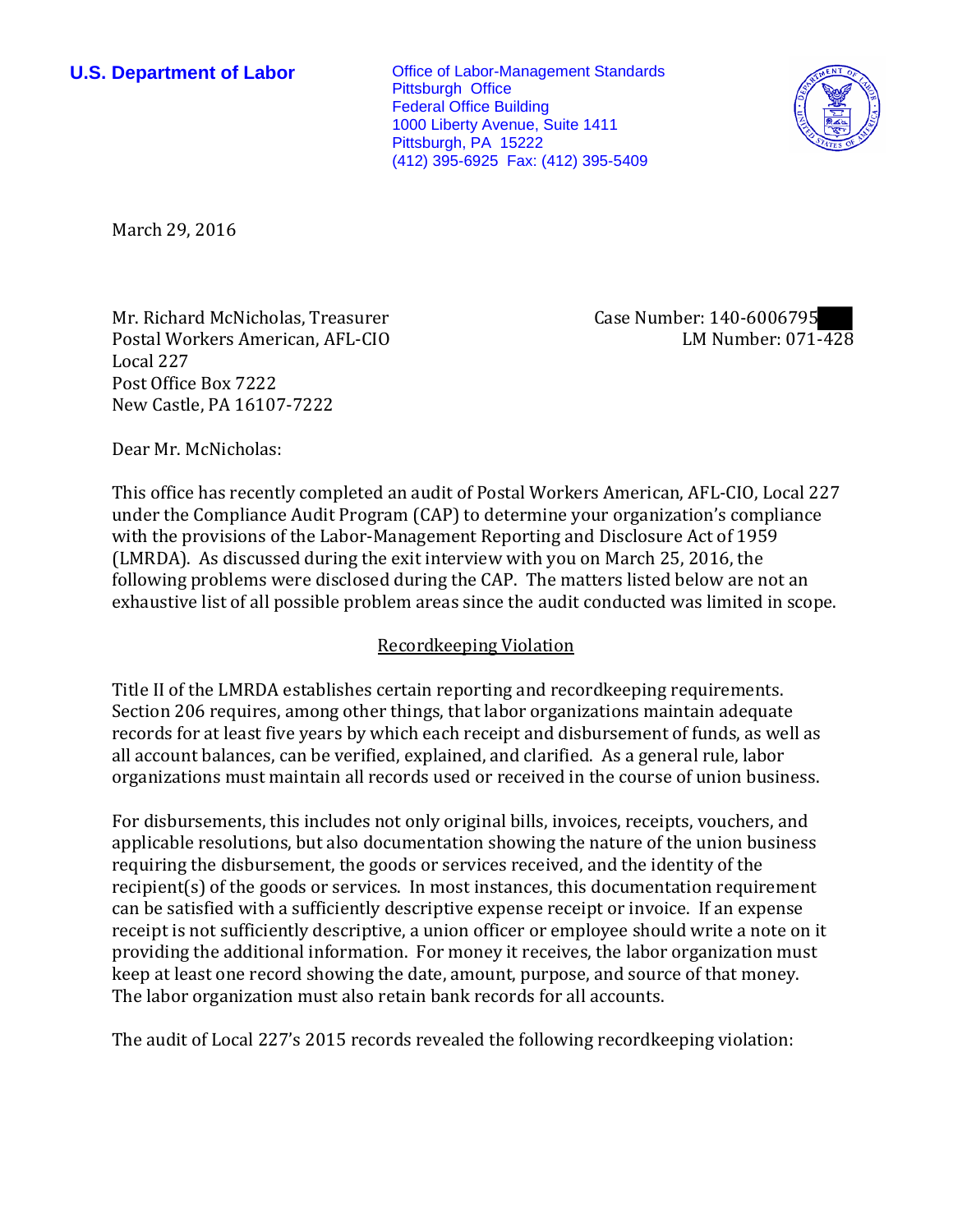Mr. Richard McNicholas June 13, 2016 Page 2 of 3

## Meal Expenses

Local 227 often holds their membership meetings at restaurants. The audit disclosed that on three occasions union checks were written to Eat N Park restaurant to pay for meal expenses; however the meal receipts were not located in union records. The union must maintain all itemized receipts. These itemized receipts are necessary to determine if such disbursements are for union business purposes and to sufficiently fulfill the recordkeeping requirement of LMRDA Section 206.

Based on your assurance that Local 227 will retain adequate documentation in the future, OLMS will take no further enforcement action at this time regarding the above violation.

## Reporting Violations

The audit disclosed a violation of LMRDA Section 201(b), which requires labor organizations to file annual financial reports accurately disclosing their financial condition and operations. The Labor Organization Annual Report (Form LM-3) filed by Local 227 for the fiscal year ended March 31, 2015 was deficient in the following areas:

1. Acquire/Dispose of Property

Item 13 [LM-3] (During the reporting period did your organization acquire or dispose of any assets in any manner other than by purchase or sale?) should have been answered, "Yes," because the union gave Giant Eagle gift cards to members during the Christmas holiday which were valued at more than \$1,650. The union must identify the type and value of any property received or given away in the additional information section of the LM report along with the identity of the recipient(s) or donor(s) of such property. The union does not have to itemize every recipient of such giveaways by name. The union can describe the recipients by broad categories if appropriate such as "members" or "new retirees." In addition, the union must report the cost, book value, and trade-in allowance for assets that it traded in.

2. Disbursements to Officers (LM-3)

Local 227 did not include some reimbursements to officers totaling at least \$973.28 in the amounts reported Item 24 (All Officers and Disbursements to Officers). It appears the union erroneously reported these payments in Item 54 (Other Disbursements). The union must report most direct disbursements to Local 227 officers and some indirect disbursements made on behalf of its officers in Item 24. A "direct disbursement" to an officer is a payment made to an officer in the form of cash, property, goods, services, or other things of value. See the instructions for Item 24 for a discussion of certain direct disbursements to officers that do not have to be reported